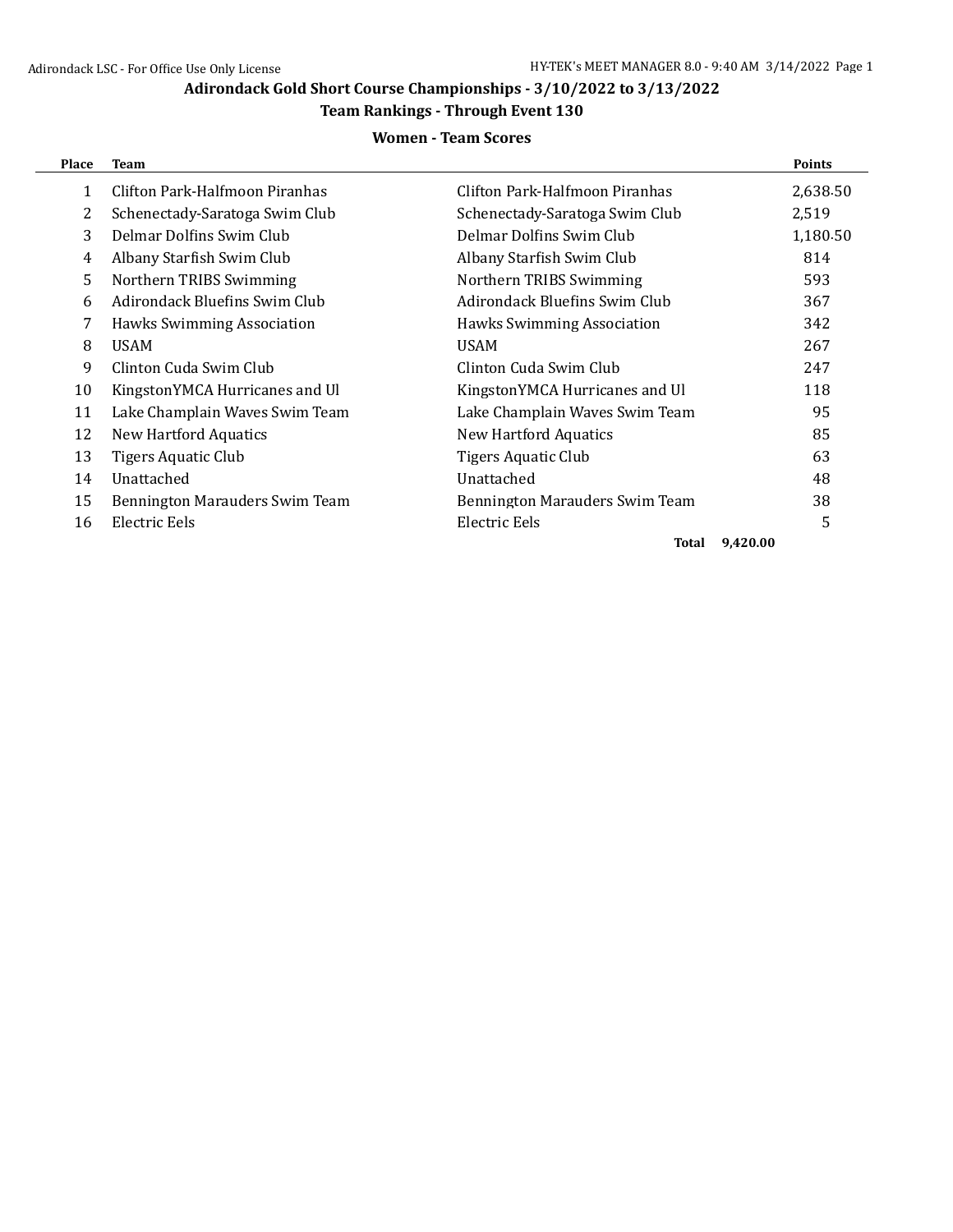## **Adirondack Gold Short Course Championships - 3/10/2022 to 3/13/2022**

## **Team Rankings - Through Event 130**

#### **Men - Team Scores**

| <b>Place</b> | <b>Team</b>                       |                                   | <b>Points</b> |
|--------------|-----------------------------------|-----------------------------------|---------------|
| 1            | Schenectady-Saratoga Swim Club    | Schenectady-Saratoga Swim Club    | 2,347         |
| 2            | Clifton Park-Halfmoon Piranhas    | Clifton Park-Halfmoon Piranhas    | 1,663         |
| 3            | Albany Starfish Swim Club         | Albany Starfish Swim Club         | 1,332         |
| 4            | Delmar Dolfins Swim Club          | Delmar Dolfins Swim Club          | 1,000         |
| 5            | <b>USAM</b>                       | <b>USAM</b>                       | 762           |
| 6            | Adirondack Bluefins Swim Club     | Adirondack Bluefins Swim Club     | 455           |
| 7            | Tigers Aquatic Club               | Tigers Aquatic Club               | 284           |
| 8            | Northern TRIBS Swimming           | Northern TRIBS Swimming           | 240           |
| 9            | Clinton Cuda Swim Club            | Clinton Cuda Swim Club            | 204           |
| 10           | <b>Hawks Swimming Association</b> | <b>Hawks Swimming Association</b> | 159           |
| 11           | KingstonYMCA Hurricanes and Ul    | KingstonYMCA Hurricanes and Ul    | 146           |
| 12           | <b>New Hartford Aquatics</b>      | <b>New Hartford Aquatics</b>      | 120           |
| 13           | Lake Champlain Waves Swim Team    | Lake Champlain Waves Swim Team    | 81            |
| 14           | Unattached                        | Unattached                        | 37            |
| 15           | Addison Otters Swim Team          | Addison Otters Swim Team          | 28            |
| 16           | Greater Glens Falls Flyers Swi    | Greater Glens Falls Flyers Swi    | 12            |
|              |                                   | Total                             | 8,870.00      |